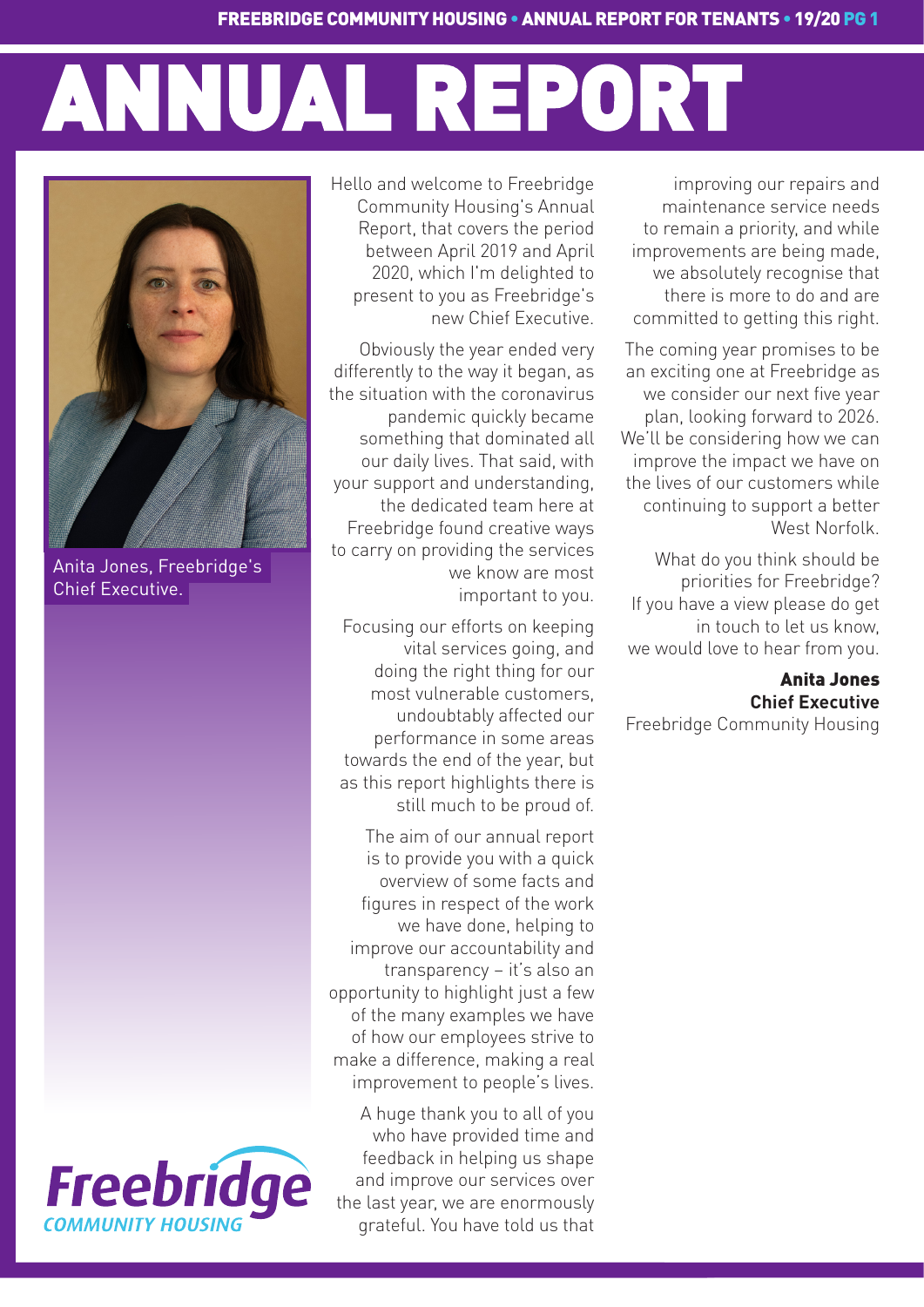## YOUR HOMES

**As our mission statement makes clear Freebridge is committed to 'Developing homes and creating opportunities for people within West Norfolk'.** 

While developing and acquiring new homes remains an essential part of what we do at Freebridge, we also know that maintaining the quality of the homes we already own is a priority, and as a result of this, we spent over £10 million on repairs and maintenance in the last year.

As you can see in the last twelve months the level of satisfaction in respect of our repairs and maintenance service was much lower that we would like so we're working hard to put this right. We know that this area is something that many of our customers consider the most important service we provide, and we know we need to improve the way we carry it out.

on planned repairs and maintenance (our budget was £1.2m).

of the repairs we did in the last year were completed on time.







on routine repairs and maintenance (our budget was £6.8m).

of our tenants were satisfied with our repairs service. **69**%

on major repairs and maintenance (our budget was £0.7m).

### Freebridge spent

### Freebridge spent

### Freebridge spent

In the last year Freebridge completed over





repairs to homes across West Norfolk.

homes were managed by Freebridge during the last year



of our homes were let to new tenants in the last year



homes were bought from us through the Right to Buy and Right to Acquire process in the last year





**33 14**

of our 'general need' properties were let in the last year



of our sheltered scheme properties were let in the last year

It took us

on average





days to re-let our properties



of our gas safety checks were completed in the last year

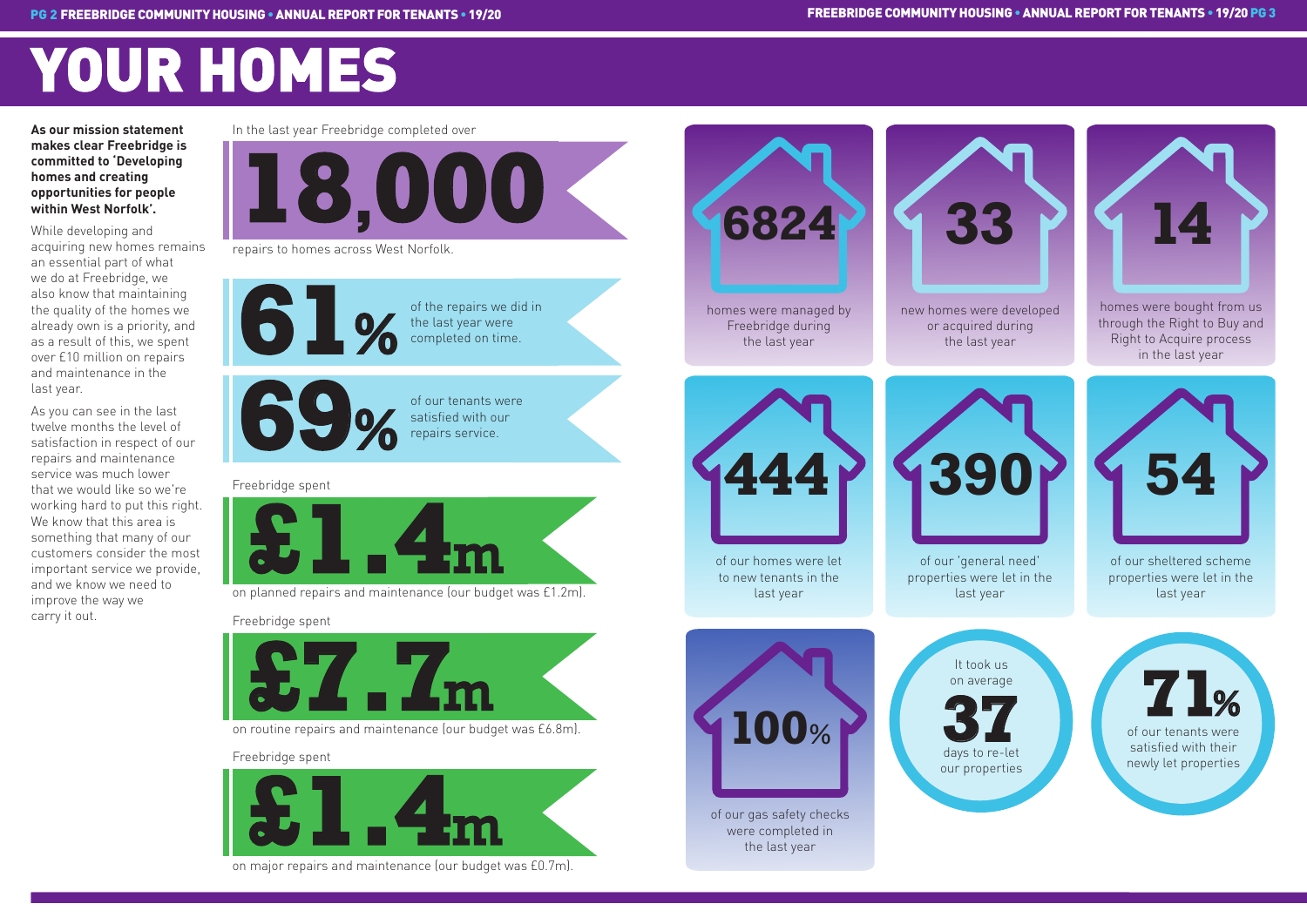# YOUR COMMUNITY

**Although Freebridge is primarily a provider of housing, we have always understood that as an organisation we need to be a supporter of the wider community as well.** 

We do this by providing help to a number of projects and activities that have a positive impact on the people and places in our community. Projects that we think will continue to provide wide-ranging benefits for the area over the coming years.

Some of the activities we've been involved with in the 2019/2020 year included:



In the addition to the support provided by the Community Fund Freebridge employees also got involved by raising money and helping out at our chosen charity the King's Lynn Foodbank, including some time at Christmas where we helped collect

In the last year Freebridge awarded grants of

**£5000**

from the Freebridge Community Fund to seven community groups - 4 Transform, Age UK Norfolk, the Hanseatic Union, the King's Lynn Men's Shed, Sing Your Heart Out, South West Norfolk Youth Opportunities Project and The Garage Trust Ltd - who all are making a real difference to the people of West Norfolk.

boxes of much needed food donations.

## **PLACESHAPING TENANT**

# **400+**

Freebridge's two Placeshaping community centres - the Providence Street Community Centre and the Discovery Centre - have once again been the base of many successful community events and projects over the year.

They've held Easter, Halloween and Christmas parties, and of course the the annual Hillington Square fun day during the summer.

## do better.<br>TERRINGTON **ST. CLEMENT**

The centres are also home to a variety of long and short term users – including home schooling support groups, exercise classes, wellbeing and youth groups.

We've also got the garden at the Discovery Centre which is taking shape as the team work with various local charities to revitalise the outside space. Family Action are now continuing the green fingered work with local volunteers – including those with mental health concerns and learning difficulties.

Freebridge's vision is to "support a better West Norfolk" so with this in mind we have continued to work with the Love West Norfolk campaign which promotes the joys of living, working and visiting our area.

As a partner of the campaign Freebridge has joined in with a variety of events and promotions throughout the year, showcasing the work we do with our customers and the wider community.

# ENGAGEMENT

During the year we knocked on over

**At Freebridge we understand that getting better at the things we do and the services we provide is important to our customers.**

One of the ways to do this is by engaging with them to get their feedback.

 front doors **1500**

We engage with customers in a variety of ways each and every day. Whether it be through our Tenant Panel, via our social media accounts, by visiting people in their own homes on our Out & Abouts or just through the day to day contact our employees have with customers - all these activities help us to understand what we're doing well and what we need to

During our Out & About visits employees met customers all across West Norfolk, starting in North Lynn in April and finishing in Terrington



in October.

# **PANEL**

## **CUSTOMER SERVICE COMMITTEE**

As well as Freebridge's Tenant Panel, last year we also set up a new Customer Service Committee - which will work alongside the Tenant Panel - to look into how we can give customers a greater say in how we work. The Committee's work was delayed by the arrival of Covid-19, but we're hoping that in the next year it will meet to review the work that we do at Freebridge.

A key component of the engagement work we do at Freebridge is the Tenant Panel.

The Panel is a group made of up to 12 members who meet on a regular basis to look at Freebridge's performance and the services we provide.

Over the year they meet and speak with Freebrdge employees about the work we do in order to consider ways of making improvents.

They also got involved with our Out & About visits, sat on our Community Fund judging panel, took part in Complaints Panels alongside members of the Board, presented to those attending our AGM, and most recently were involved in the recruitment process taking place to find Freebridge a new Chief Executive.

## **OUT&ABOUT**

**NORTH LYNN**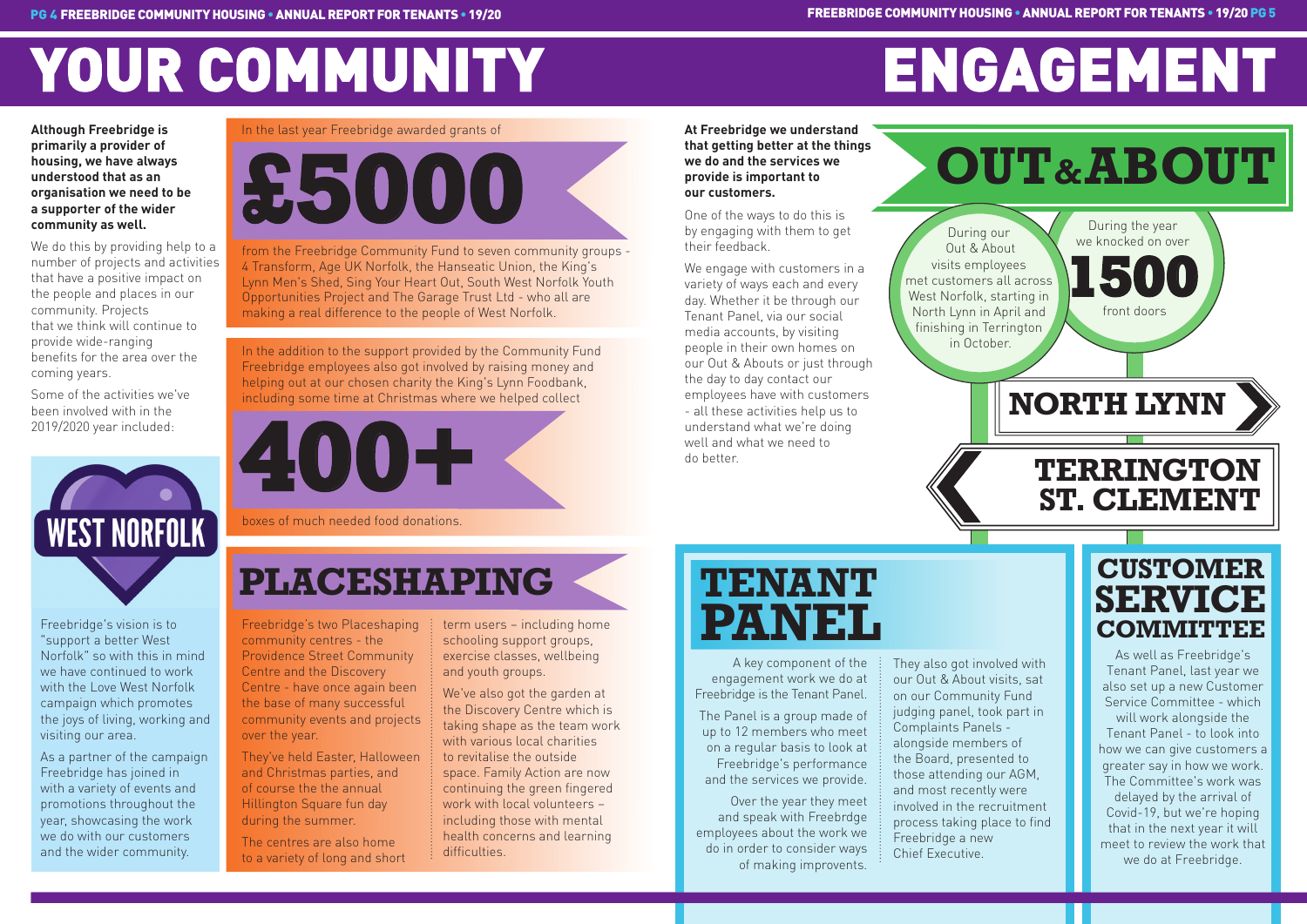# FEEDBACK

**At Freebridge we understand from the feedback that we receive from our customers, that we do a lot of things really well, however we also understand that there are services that we provide that we could do better.** 

It is extremely important to us that Freebridge provides the very best level of service we can and one way of ensuring that we do this is through the feedback we receive - whether that's:

- through the satisfaction surveys we regularly complete,
- the compliments, comments and complaints we receive,
- during the Out & About events we run, *or*
- through our day to day contact with our customers.

So if you're a Freebridge customer and have got something to say about the work we do, please do take the opportunity to let us know how we're doing.

Throughout the year our Customer Services team spoke to our customers about the services we provide, and out of every 100 customers we surveyed over the last year:







**84**

We understand that there will **We understand that there will We understand that there will be used to a set of the United States of the United States of the United States of the United States of the United States of the be times when we haven't provided our customers with the level of service that they should expect from us, and when this happens, we have a complaints process where we try our very best to resolve the problems that sometimes do happen.**

were satisfied with the overall service we provide. Our target was to achieve a figure of **88**.



were satisfied with being kept informed. Our target was to achieve a figure of **88**.

**72** were satisfied with their home. Our target was to achieve a figure of **80**.

were satisfied with their rent and service charges. Our target was to achieve a figure of **85**.

were satisfied with our repairs and maintenance service. Our target was to achieve a figure of **80**.

| <b>Key themes from the</b><br>complaints we received |     |  |
|------------------------------------------------------|-----|--|
| Staff attitude                                       | 11  |  |
| State of property                                    | 11  |  |
| <b>Customer service</b>                              | 94  |  |
| Policy                                               | 06  |  |
| <b>Totals</b>                                        | 122 |  |

| <b>Stage which complaints</b><br>were resolved at |    |  |
|---------------------------------------------------|----|--|
| Early stage resolution                            | 77 |  |
| Resolved at Stage 1                               | 92 |  |

Resolved at Stage 2 19

## COMPLAINTS

| Key themes from the<br>compliments we received |     |  |
|------------------------------------------------|-----|--|
| Staff attitude                                 | 36  |  |
| State of property                              | 01  |  |
| Customer service                               | 84  |  |
| Policy                                         | ΩÜ  |  |
| <b>Totals</b>                                  | 121 |  |

In the last year we have introduced some changes to this process to make it as easy to understand as possible, and also to ensure that complaints that are made to us get investigated and resolved as quickly as we can.

To help us with this we have introduced a new early resolution stage. We understand that this new procedure won't always help, so our normal two stage formal complaints process remains available. The good news though, is that in our first year of using the early stage resolution we resolved 77 issues without the need for any formal action.

As well as the changes we have made to the complaints process, we also try to learn what we can from the complaints we receive to improve the way we carry out the work we do. Some examples of the learning we've noted from last year include:

**• during development work, suitable suppliers should be identified so that any repairs or replacements needed can be obtained without complication,** 

**• any property causing a genuine health and safety**  **121**

Over the last year we received

compliments from our customers

> Over the last year we received

**122** complaints from our customers

**concern should be attended to as a matter or urgency,** 

**• if timescales of required works change ensure the tenants are contacted and given the** 

**relevant information and timeframes to correctly manage their expectations,**

**• all required works should be completed prior to a tenancy beginning. If this is not possible, it should be communicated to the tenant so that they are aware of the situation before they move in,** *and*

### **• emergency moves should be initiated with a face to face meeting with a Lettings Advisor and the surveyor/Technical Officer recommending the move, at the current property.**

Quarterly reports on the compliments and complaints we receive, including any learning that we make as a result, are available on our website at www.freebridge.org.uk